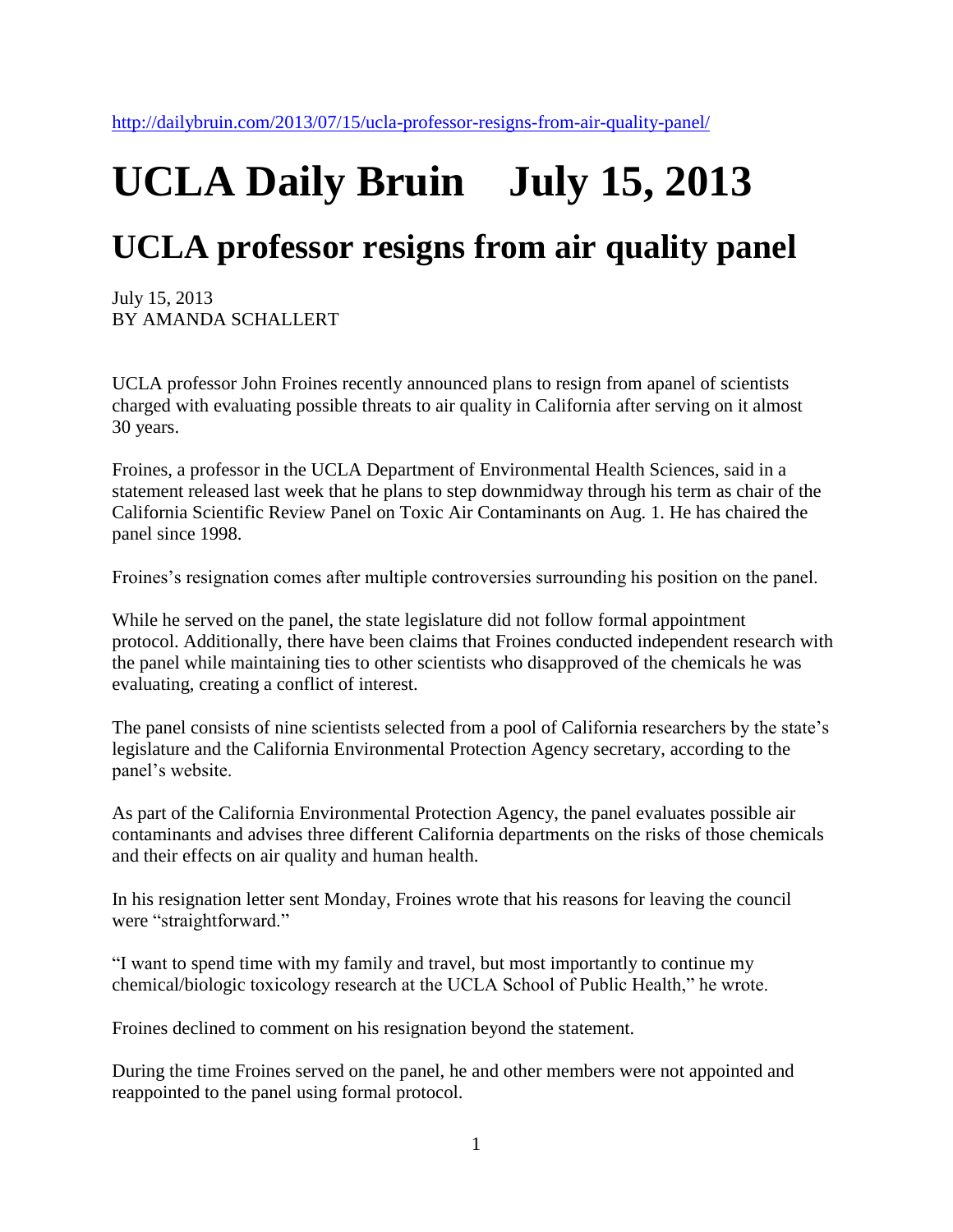Froines and four other members of the panel were replaced in 2010 after a lawsuit was filed against the state for not following proper appointment procedures, according to Daily Bruin archives.

State law calls for the legislature and the California Environmental Protection Agency to appoint or reappoint panel members every three years from a candidate pool.

The legislature and the California EPA did not follow formal appointment protocol, however, resulting in the 2010 lawsuit.

Froines returned to the panel after just a few months, in November, though another chair had been appointed to lead the panel by that time.

Last February, the assembly re-appointed Froines for another three-year term —which would last until January 2015.

In the months before Froines resigned, the Bakersfield Californian published multiple columns that publicized UCLA's refusal to disclose all of Froines's personal responsive emails, despite requests from a company that produced a chemical the Scientific Review Panel had evaluated.

In 2009, Froines and the panel were tasked with evaluating the chemical methyl iodide, which was manufactured by Arysta LifeScience a corporation that makes insecticides and fungicide products.

After conducting research, the Scientific Review Panel issued a report documenting the harmful effects of methyl iodide. Arysta LifeScience then requested the UC disclose public records in July 2010, including Froines's emails.

UCLA took about 10 months to disclose the records and never agreed to send the entirety of the request, despite protests from the Arysta LifeScience lawyer, according to two year's worth of email communications between the lawyer and Kevin Reed, the UCLA Vice Chancellor of Legal Affairs.

Some of the public records showed that the CEO of the Pesticide Research Institute emailed Froines a report conducted by a federal body, assessing the chemical methyl iodide.

Froines was sent the report even though he and the panel were tasked to conduct their own independent evaluation of methyl iodide in 2009.

One email contained a message from Froine's assistant — Elinor Fanning — in 2009 saying Froines would support UC Berkeley Professor Robert Bergman, who sent the United States Environmental Protection Agency a letter calling methyl iodide "highly toxic."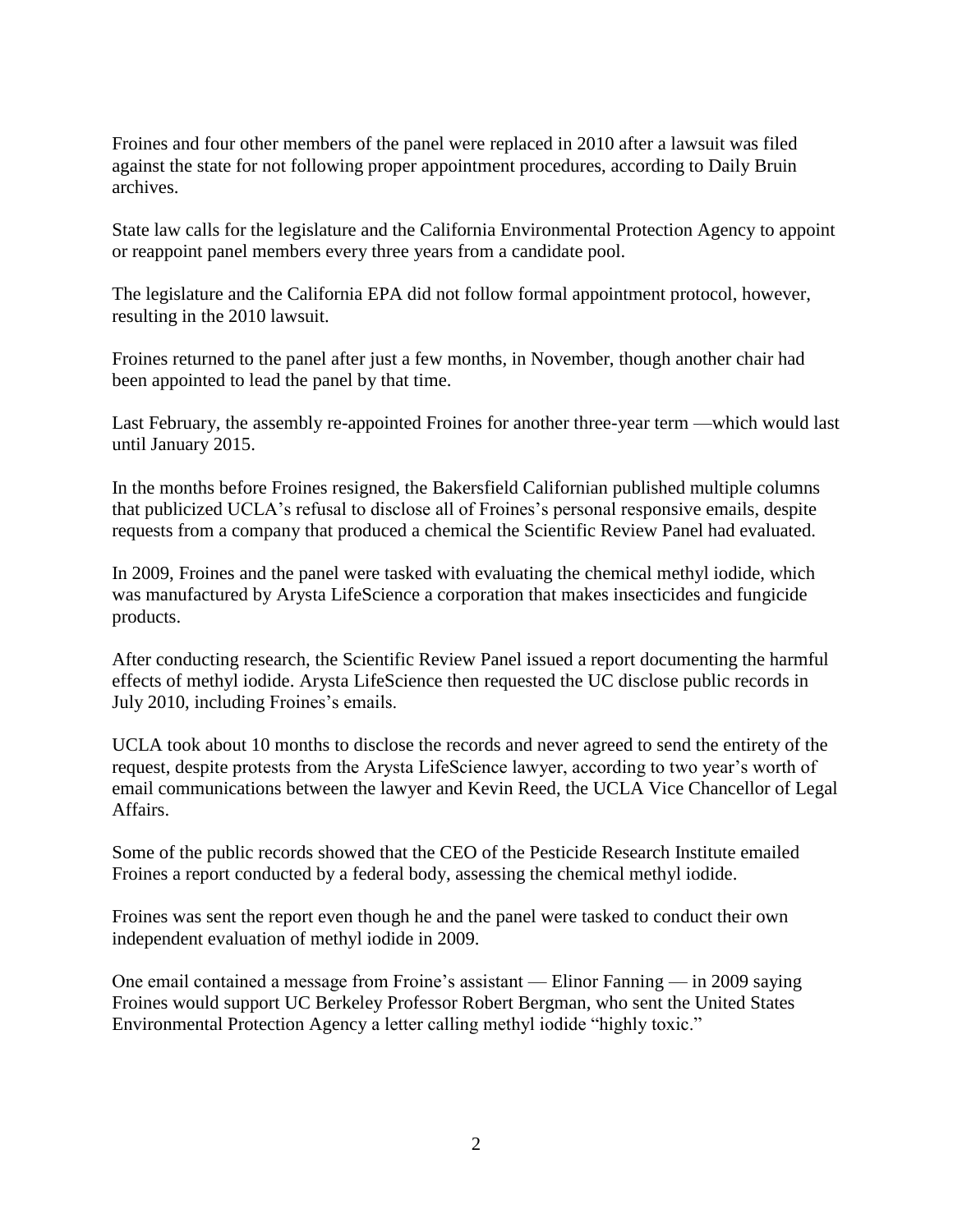"John talked with Bergman last week, and we want Bergman to know that we would support him in any way possible going to the governor, etc. but that we have to remain behind the scenes at the moment," Fanning wrote."John has to protect his position as chair of the review committee for the time being."

Steve Ritea, the associate director of university communications, said he disagreed with allegations that Froines had any conflict of interest while conducting research.

"(Froines's) work resulted in important government regulations, often opposed by industry, that today protect countless citizens and have undoubtedly saved many lives," Ritea said in the statement. "It is unfortunate that those politically opposed to government oversight of industry have chosen to level baseless allegations against Professor Froines."

The legislative assembly will choose a new chair for the Scientific Review Panel from a pool of applicants to serve out the remainder of Froines's term.

Compiled by Amanda Schallert, Bruin senior staff.

Email Schallert at [aschallert@media.ucla.edu.](mailto:aschallert@media.ucla.edu)

<http://dailybruin.com/staff/>

## **2013-2014 UCLA Daily Bruin Staff**

[Jillian Beck](mailto:jbeck@media.ucla.edu) | **EDITOR IN CHIEF** [Loic Hostetter](mailto:lhostetter@media.ucla.edu) | **MANAGING EDITOR** [Kate Parkinson-Morgan](mailto:kparkinsonmorgan@media.ucla.edu) | **DIGITAL MANAGING EDITO[R](mailto:asherrard@media.ucla.edu)**

[Erin Donnelly](mailto:edonnelly@media.ucla.edu) | **NEWS EDITOR** [Amanda Schallert,](mailto:aschallert@media.ucla.edu) [Kristen Taketa,](mailto:ktaketa@media.ucla.edu) [Yael Levin](mailto:ylevin@media.ucla.edu) | Assistant News Editors [Chandini Soni](mailto:csoni@media.ucla.edu) | Science & Health Editor [Katherine Hafner](mailto:khafner@media.ucla.edu) | Enterprise Editor [Naheed Rajwani](mailto:nrajwani@media.ucla.edu) | News Staff

[Eitan Arom](mailto:darom@media.ucla.edu) | **OPINION EDITOR** [Katie Shepherd,](mailto:kshepherd@media.ucla.edu) [Kevin Truong](mailto:ktruong@media.ucla.edu) | Assistant Opinion Editors [Maia Ferdman,](mailto:mferdman@media.ucla.edu) [Alexandra Tashman,](mailto:atashman@media.ucla.edu) [Kara Yasui](mailto:kyasui@media.ucla.edu) | Opinion Staff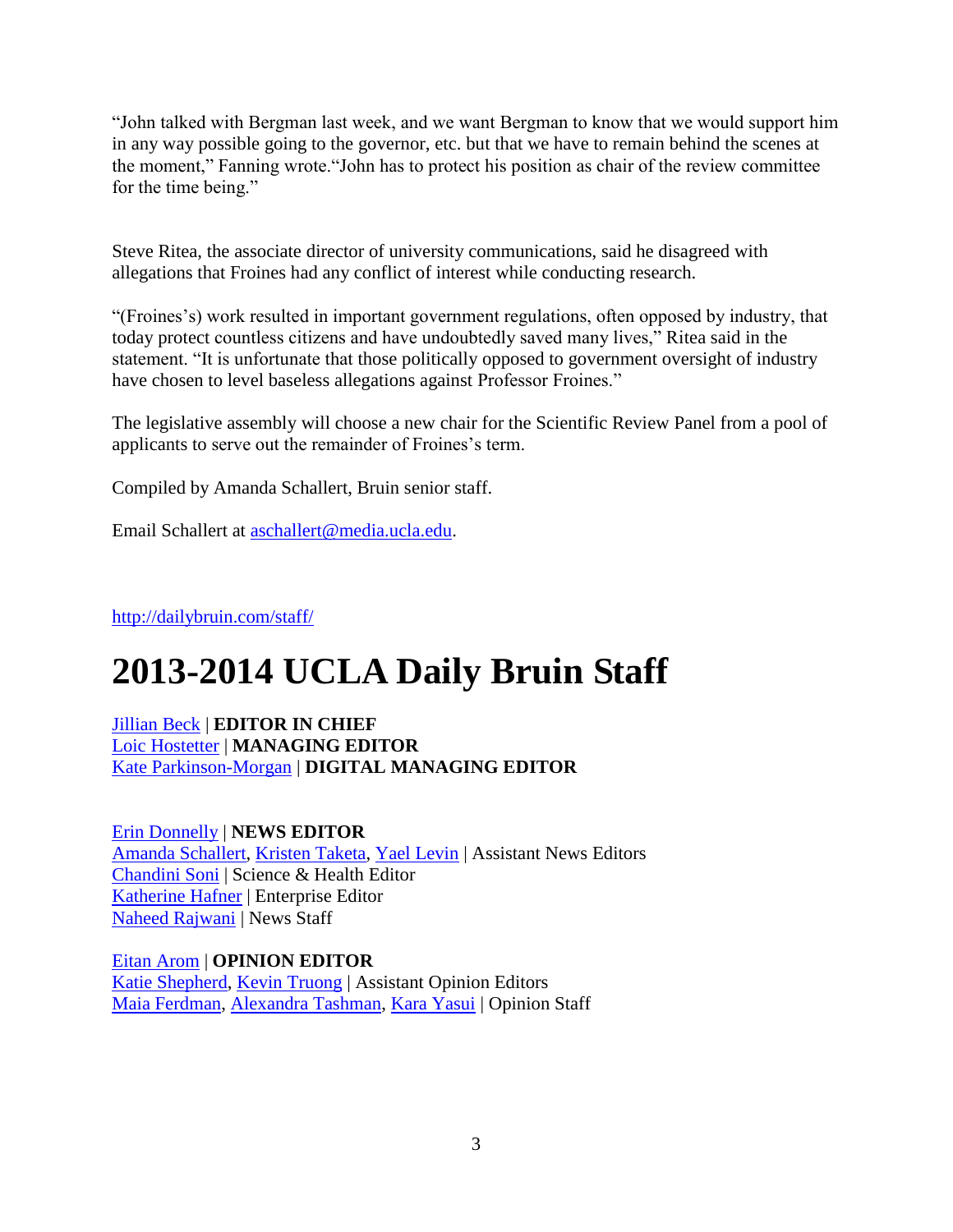## **UCLA Daily Bruin September 27, 2013 State senators accuse UCLA of withholding professor's records**

September 27, 2013 1:41 am More stories in [Campus,](http://dailybruin.com/category/news/campus/) [News](http://dailybruin.com/category/news/)

By [Amanda Schallert](http://dailybruin.com/author/aschallert/)

Two state senators have accused UCLA of withholding the records of a professor in the Department of Environmental Health Sciences from the public, the most recent development in a conflict that has lasted about three years.

The two California senators – Minority Leader Bob Huff (R-Diamond Bar) and Jean Fuller (R-Bakersfield) – started corresponding with UCLA about Professor John Froines's public records earlier this year, when they noticed UCLA had not disclosed all of Froines's emails in a past records request.

Controversy over the records dates back to July 2010, when insecticide and fungicide manufacturing corporation Arysta LifeScience filed a records request asking for communications between Froines and other scientists that might show he engaged in actions that constituted a conflict of interest.

Over the past seven months, UCLA Vice Chancellor of Legal Affairs Kevin Reed and the senators have exchanged three letters. The most recent letter, sent from the senators to Reed on Sept. 13, demanded that UCLA disclose all of Froines' related emails. Reed was not available for comment.

The senators claimed that UCLA has repeatedly changed its reasons for not releasing all of Froines' emails in response to the records request. Huff and Fuller could not be reached for comment.

Froines [resigned last month from his position as chair of the California Scientific Review Panel](http://dailybruin.com/2013/07/15/ucla-professor-resigns-from-air-quality-panel/)  [on Toxic Air Contaminants,](http://dailybruin.com/2013/07/15/ucla-professor-resigns-from-air-quality-panel/) an organization within the California Environmental Protection Agency, even though he was midway through his term.

In his resignation letter, he said that he intended to spend more time with his family, to travel and to continue his research on biological toxicology at the UCLA School of Public Health.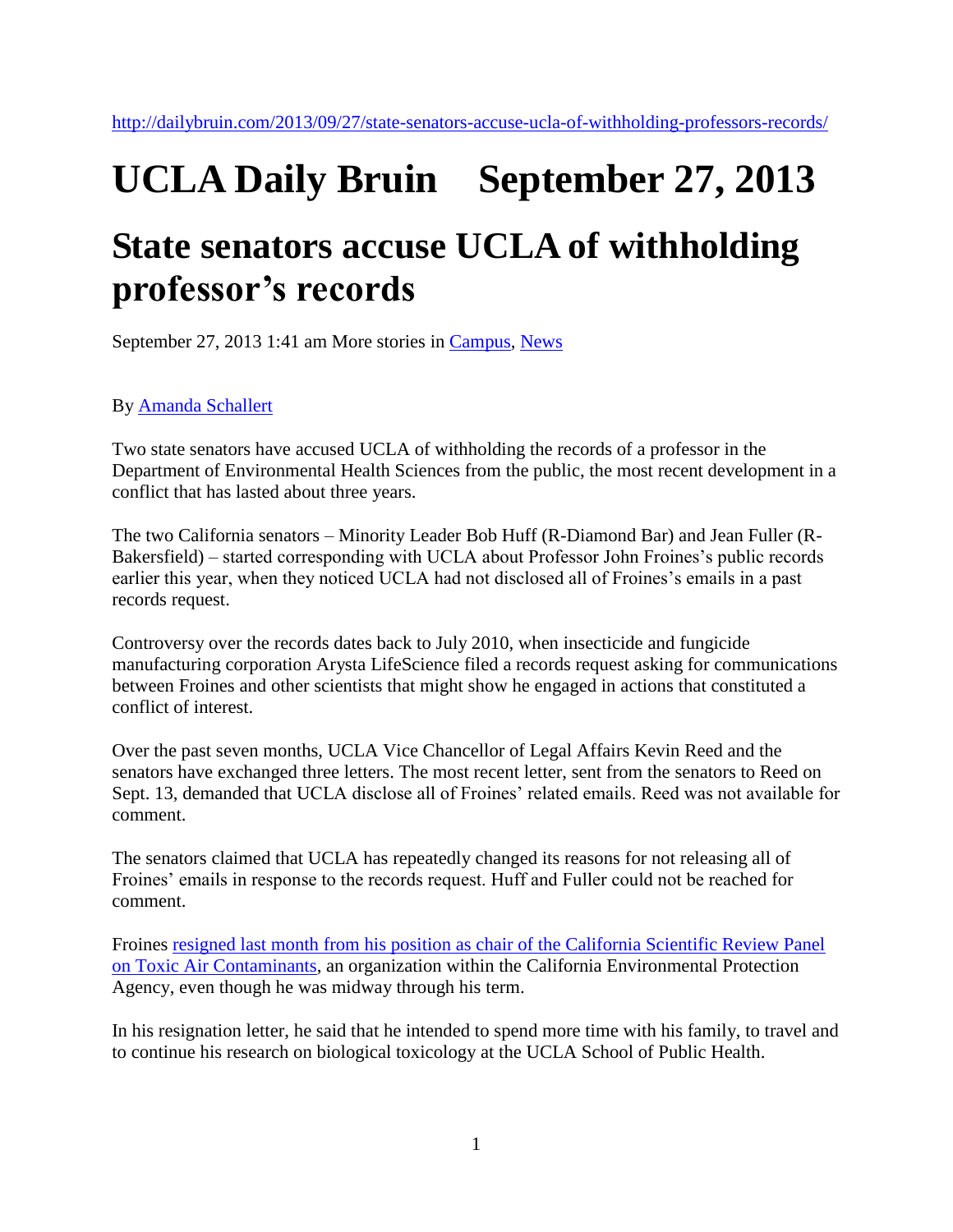Froines served 30 years on the panel, which is tasked with independently evaluating contaminants that could be harmful to air quality in California.

Because the Scientific Review Panel is supposed to conduct independent research on chemicals and toxins, scientists on the panel may not have ties to other people with strong positions for or against any possible air contaminants, which could create a conflict of interest.

The panel released a report in 2009 stating that methyl iodide was harmful to air quality. Arysta LifeScience's request for Froines's records in 2010 asked for communications between him and other scientists who had expressed disapproval of methyl iodide at the time Froines was evaluating the chemical.

In one instance in 2009, Froines' Assistant Elinor Fanning sent an email to Susan Kegley, CEO of the consulting firm Pesticide Research Institute, stating Froines' support of UC Berkeley Professor Robert Bergman, who had previously called methyl iodide "highly toxic" in a letter to the United States Environmental Protection Agency.

"John talked with Bergman last week, and we want Bergman to know that we would support him in any way possible – going to the governor, etc. – but that we have to remain behind the scenes at the moment," Fanning wrote in the email. "John has to protect his position as chair of the review committee for the time being."

UCLA took about 10 months to give Arysta LifeScience its requested records, and decided to withhold some of the requested records on the grounds that releasing them would violate Froines' academic freedom and privacy. The university also said they could not produce some emails because Froines and Bruin OnLine had deleted them.

Two years of written arguments between a lawyer for Arysta LifeScience and Reed followed, but UCLA did not release all of the requested records.

Though the initial Arysta LifeScience records request was in 2010, the conflict over Froines' records is ongoing, with outside parties now in the debate.

[Columns by Lois Henry in The Bakersfield Californian](http://www.bakersfieldcalifornian.com/health/x1322083219/The-ex-radical-who-heads-air-boards-key-panel) brought the issue to the senators' attention earlier this year.

Peter DeMarco, spokesman for the Senate Republican Caucus and Huff, said he thinks UCLA is wrongfully withholding records from the public.

"Any taxpayer-funded university should heed a (public records request) and recognize that they should be more forthcoming," DeMarco said. "There's a perception that academic freedom exempts from public records and that's simply unfortunate."

The senators wrote that Reed allegedly "changed the story" multiple times, citing different reasons for not producing the emails at different times.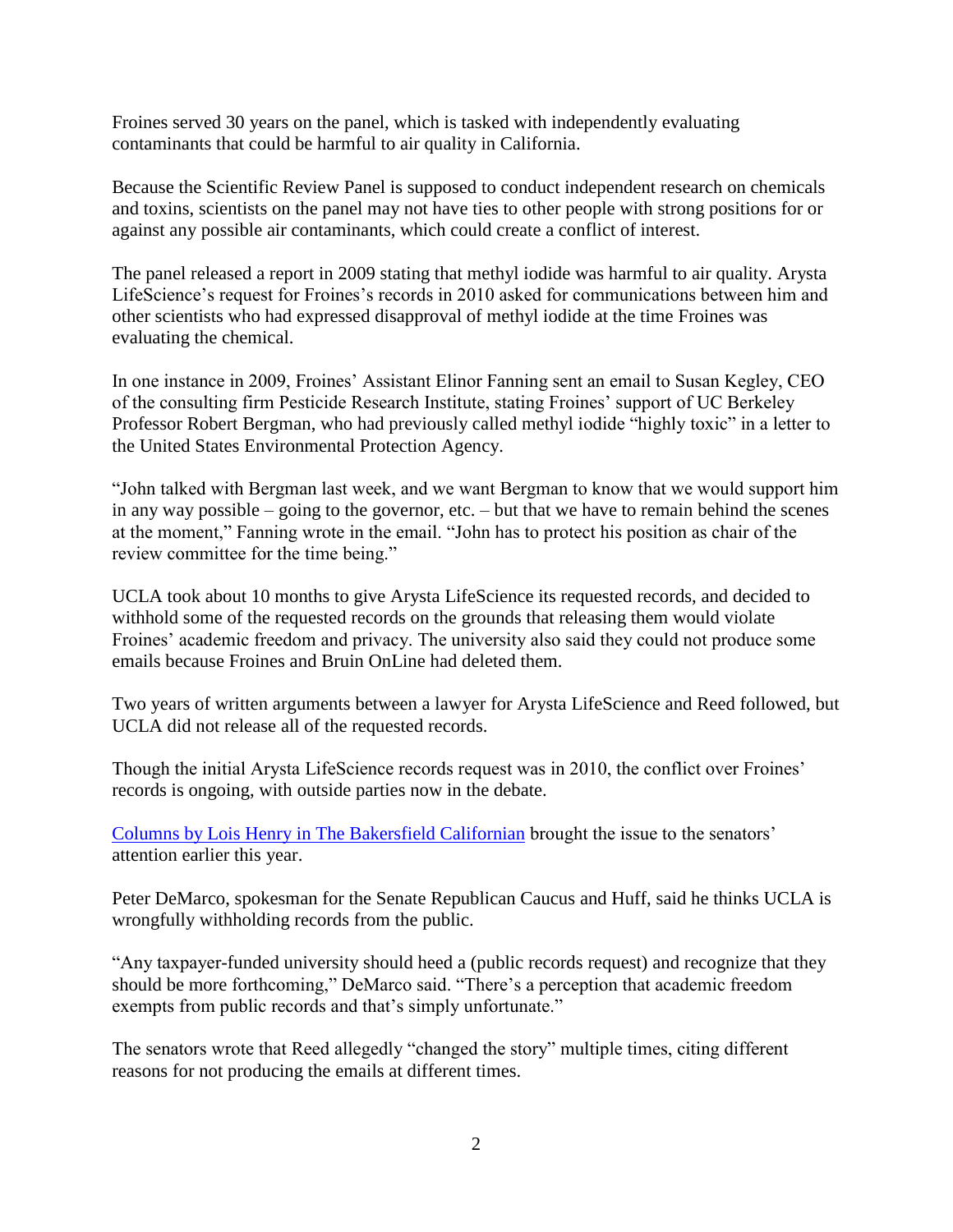Some reasons UCLA offered were that Bruin OnLine automatically deleted Froines' emails, that Froines deleted his own emails, that releasing the emails would violate the privacy of some students, and that disclosing the emails would violate Froines' academic freedom.

Froines declined to comment for this story.

Steve Ritea, a UCLA spokesman, said in an emailed statement that UCLA has evaluated Froines's contracts and records and has found he engaged in no actions that would constitute a conflict of interest.

The statement also asserts that UCLA complied with the records request and produced all records it should have in response to the request.

"As a public institution, UCLA carefully evaluates all requests for records and makes every effort to produce documents under applicable laws," the statement read. "However, certain records are withheld in specific instances, including to protect academic freedom."

UCLA has not indicated any plans to release the records in the future, and the senators have shown no signs of stopping their pursuit of the documents.

Email Schallert at [aschallert@media.ucla.edu.](mailto:aschallert@media.ucla.edu)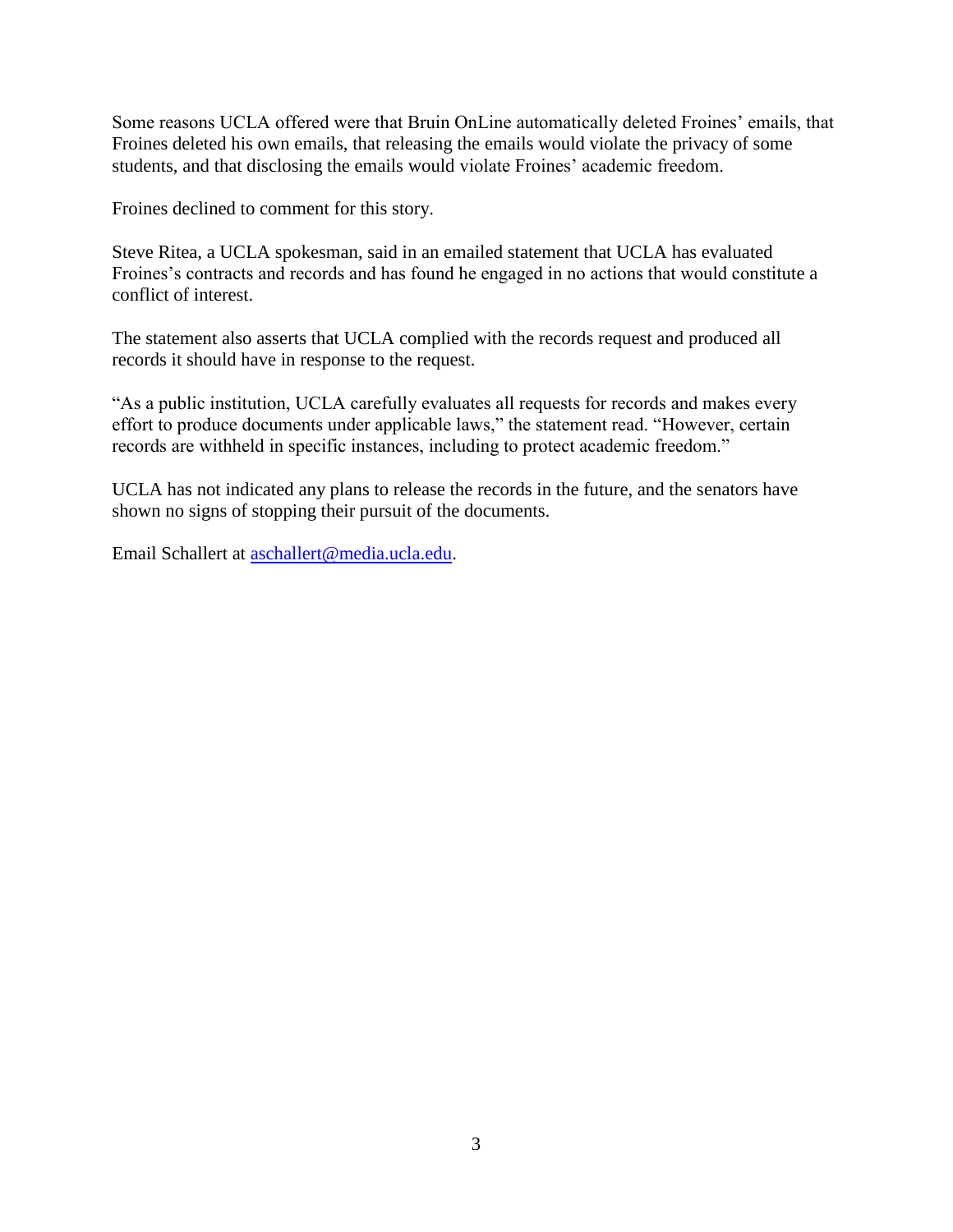# **UCLA Daily Bruin October 2, 2013** *Eitan Arom: UCLA shouldn't hide behind academic freedom*

October 2, 2013 1:00 am More stories in [Opinion,](http://dailybruin.com/category/opinion/) [Opinion Columns](http://dailybruin.com/category/opinion/opinion-columns/)

#### [Eitan Arom](http://dailybruin.com/author/camayak_25/)

We like to think our private communications are just that: private. They are insulated, we hope, from the prying eyes of politicians, reporters and corporate lawyers.

For professors at UCLA and other UC campuses – and indeed public employees and officials of all stripes – that privacy is not so certain.

On its face, the lack of confidentiality afforded to UCLA professors is disconcerting, but it's a necessary measure in maintaining the integrity and transparency of a public university.

As government employees, UC professors and their communications are subject to review by "every person in this state" under the California Public Records Act. In the scrutiny applied to UCLA Professor John Froines by two Republican state senators, which [the Daily Bruin reported](http://dailybruin.com/2013/09/27/state-senators-accuse-ucla-of-withholding-professors-records/)  [on Friday,](http://dailybruin.com/2013/09/27/state-senators-accuse-ucla-of-withholding-professors-records/) this "sunshine" provision can conflict with the principle of academic freedom.

But citing academic freedom as a shield from the law, as UCLA did on Froines' behalf, is problematic. Except in rare instances, the excuse takes liberties with public records law and improperly restricts information.

While the university should do everything in its power to protect its researchers from undue invasions of privacy, taking an open and forthcoming approach to record requests is generally the wisest move.

Anything other than a reasonable willingness to release records suggests that researchers are dealing in furtive speculation and conjecture that, in the wrong hands, could be used against them. Naturally, this picture runs counter to the open and collaborative nature of research.

Froines' case is a specific instance where UCLA could have avoided suspicion by promptly producing its records.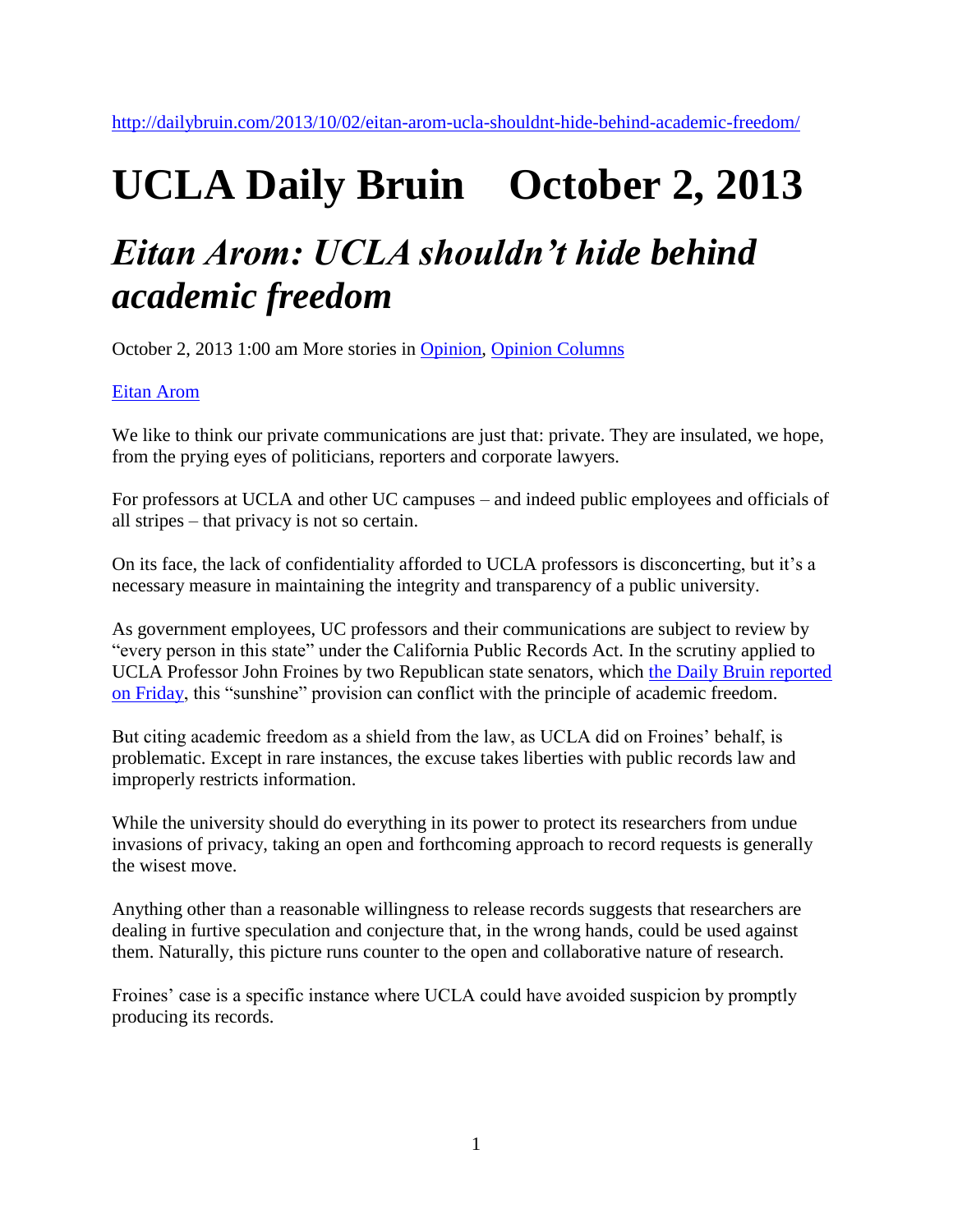The UCLA chemist drew the attention of the pesticide company Arysta LifeScience in 2010 for alleged improper contact with anti-pesticide groups while serving as [the chairman of a state](http://dailybruin.com/2013/07/15/ucla-professor-resigns-from-air-quality-panel/)[operated scientific committee d](http://dailybruin.com/2013/07/15/ucla-professor-resigns-from-air-quality-panel/)ealing with pollution. The company filed a request for Froines' electronic communications with representatives of certain activist organizations in order to establish if his integrity as chairman had been compromised.

UCLA was less than eager with its response.

The university took 10 months to comply with the request. The university chose to withhold records on the basis of academic freedom – the independence of professors and their work.

In the meanwhile, Froines' case attracted the attention of Republican Senators Jean Fuller and Bob Huff, who sent a letter to Chancellor Gene Block on April 2 questioning the decision to withhold records.

Responding to the senators' letter, Kevin Reed, UCLA vice chancellor of legal affairs, defended the decision, saying "scholars must be afforded privacy in (academic) communications in order to pursue knowledge (and) develop lines of argument without fear of reprisal for controversial findings."

The argument that professors' communications can be exempted from state law to preserve the independence of their research is mystifying, and even more bizarre given Froines was operating not only as a professor but an official on a state committee.

For one, the California Public Records Act contains no explicit provision protecting professorial or academic communications. Even when they stand on higher moral ground, UCLA administrators do not have the right to legislate or interpret legislation on their own.

To be sure, there are cases when academic freedom is a legitimate argument against releasing records.

Outside parties can use the language of the public records law to interrupt the work of researchers with whom they disagree. For example, the law can be used to request huge amounts of information that absorb the time and energy of the scholars who legally must comply.

The situation is not a hypothetical one. For example, [animal rights groups have used the](http://dailybruin.com/2013/02/28/task-force-tackles-concerns-on-public-records-requests/)  [California Public Records Act](http://dailybruin.com/2013/02/28/task-force-tackles-concerns-on-public-records-requests/) to request research grants, medical records and multiple years of autopsy reports in order to disrupt animal research.

When record requests are used punitively and with ulterior motives, UCLA has a legitimate responsibility to refuse on the basis of academic freedom.

But otherwise, denying information to interested parties is counterproductive. In general, any reluctance to provide public records, whether the motives are pure or putrid, looks shady. That's a sad fact of a suspicious world.